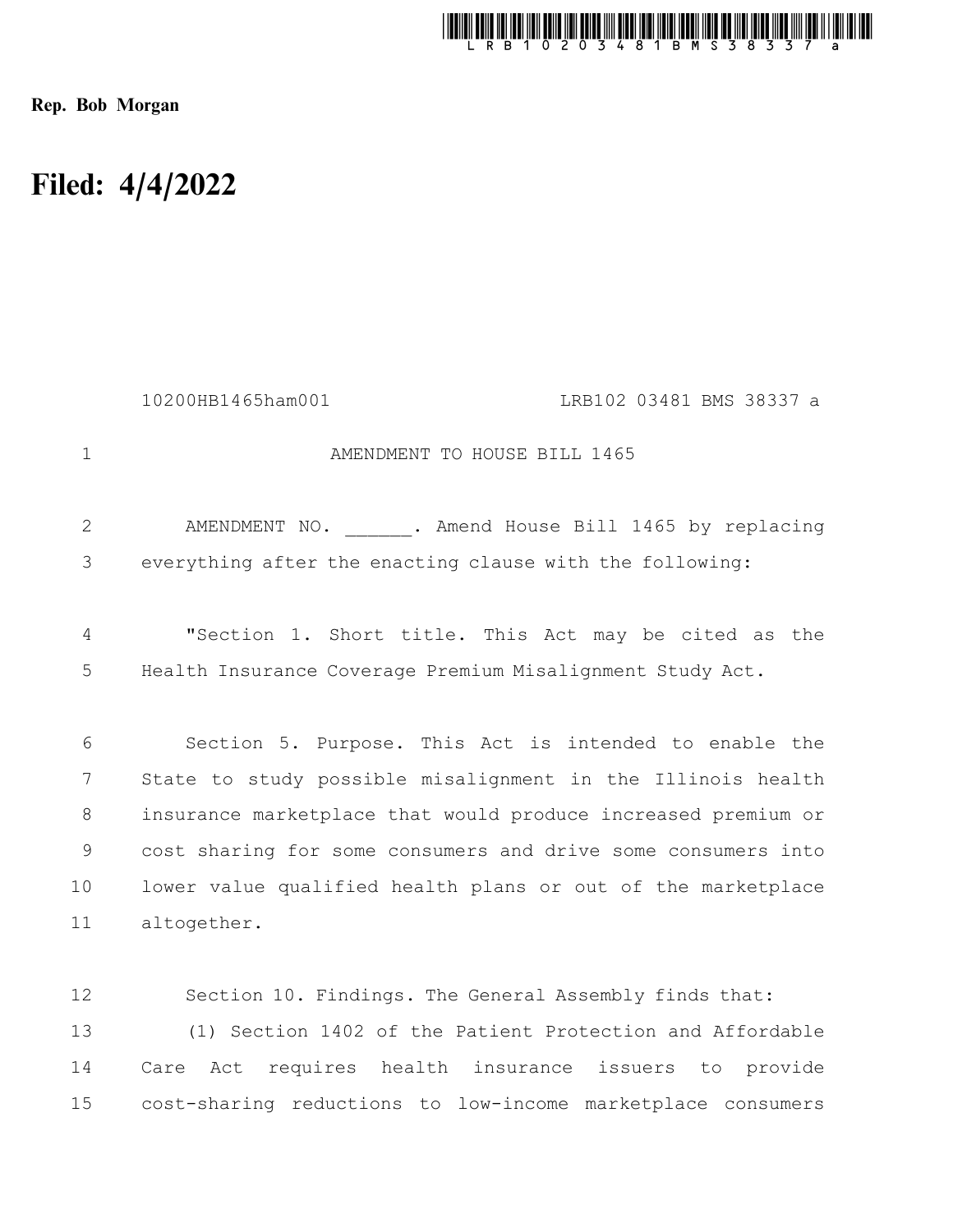10200HB1465ham001 -2- LRB102 03481 BMS 38337 a

below the 250% federal poverty level who choose a silver level plan; it also requires the United States Department of Health and Human Services to reimburse issuers for cost-sharing reductions. Cost-sharing reductions are important because they help low-income marketplace consumers afford out-of-pocket costs, including deductibles and copayments, and therefore keep them in the marketplace. 1 2 3 4 5 6 7

(2) On October 12, 2017, the federal government, through executive action, announced that it would be discontinuing cost-sharing reduction payments to issuers in the Patient Protection and Affordable Care Act marketplace. Illinois, like the majority of other states, took action to mitigate the losses that Illinois issuers would endure without the federal cost-sharing reduction payments by adopting a practice called "silver loading" or "cost-sharing reduction uncertainty cost" beginning in the 2018 plan year. Silver loading allows issuers to increase their silver plan baseline premiums to make up the costs lost from the missing federal cost-sharing reduction payments. Most of these premium increases are offset by higher advanced premium tax credits from the federal government. 8 9 10 11 12 13 14 15 16 17 18 19 20

(3) However, due to silver loading and resulting pricing of silver plans in the Illinois marketplace, it appears that the current metal-level premiums in the Illinois marketplace are misaligned and do not reflect coverage generosity of the plans. The fact that silver plans are now overpriced for enrollees ineligible for generous cost-sharing reductions has 21 22 23 24 25 26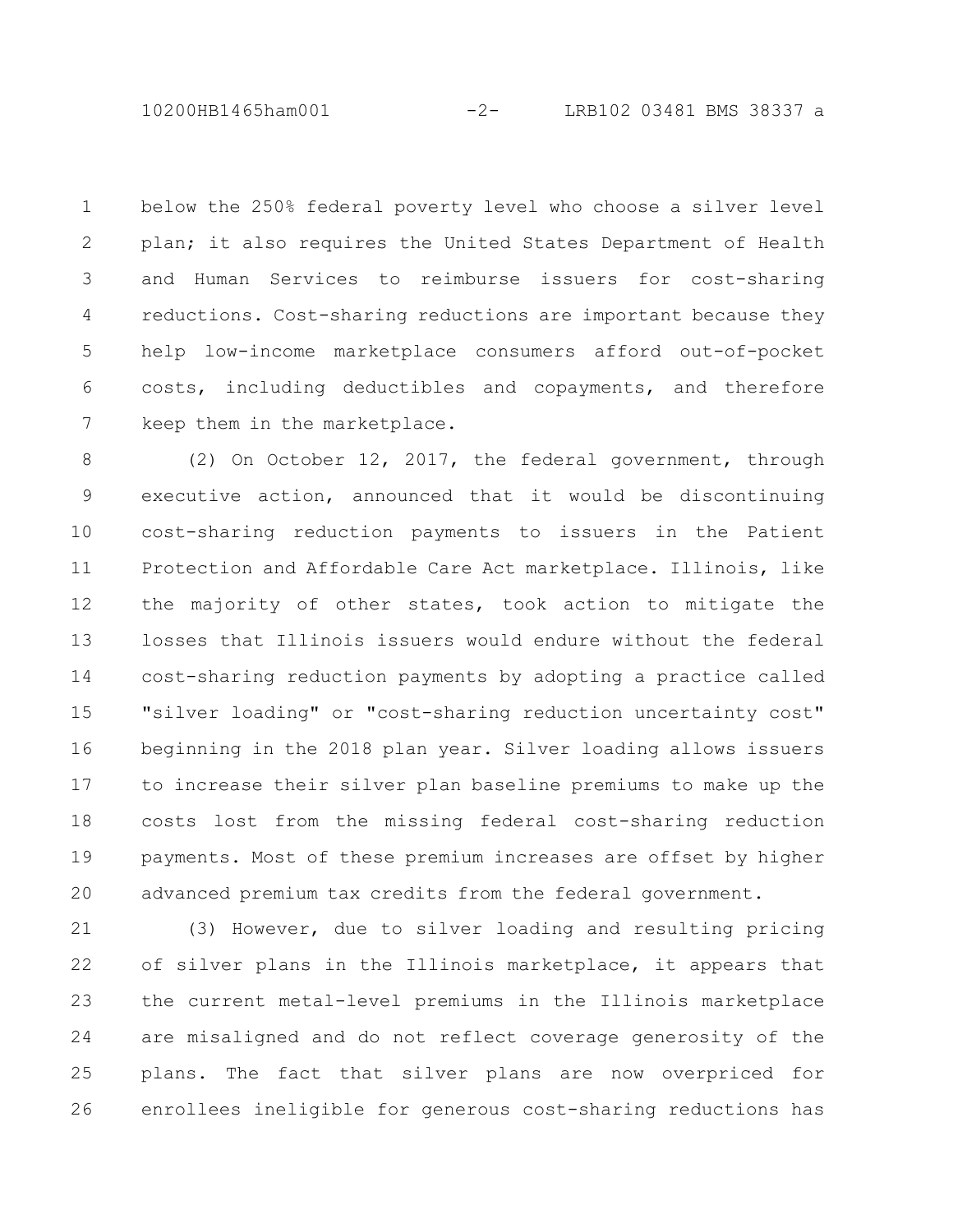10200HB1465ham001 -3- LRB102 03481 BMS 38337 a

driven some of those enrollees into non-silver (mostly bronze) plans with levels of cost sharing that are a worse match for their needs. In other words, Illinois marketplace consumers could be currently paying more than they should for low value plans and less than they should for high value plans. 1 2 3 4 5

6

Section 15. Premium misalignment study.

(a) The Department of Insurance shall oversee a study to explore rate setting approaches that may yield a misalignment of premiums across different tiers of coverage in Illinois' individual health insurance market. The study shall examine these approaches with a view to attempts to make coverage more affordable for low-income and middle-income residents. The study shall follow the best practices of other states targeted at addressing metal-level premium misalignment and include an Illinois-specific analysis of: 7 8 9 10 11 12 13 14 15

(1) the number of consumers who are eligible for a premium subsidy under the Patient Protection and Affordable Care Act (Pub. L. 111-148) and the relative affordability of the plans; 16 17 18 19

(2) if the plan is in the silver level, as described by 42 U.S.C. 18022(d), the relation of the premium amount compared to premiums charged for qualified health plans offering different levels of coverage, taking into account any funding or lack of funding for cost-sharing reductions and the covered benefits for each level of coverage; and 20 21 22 23 24 25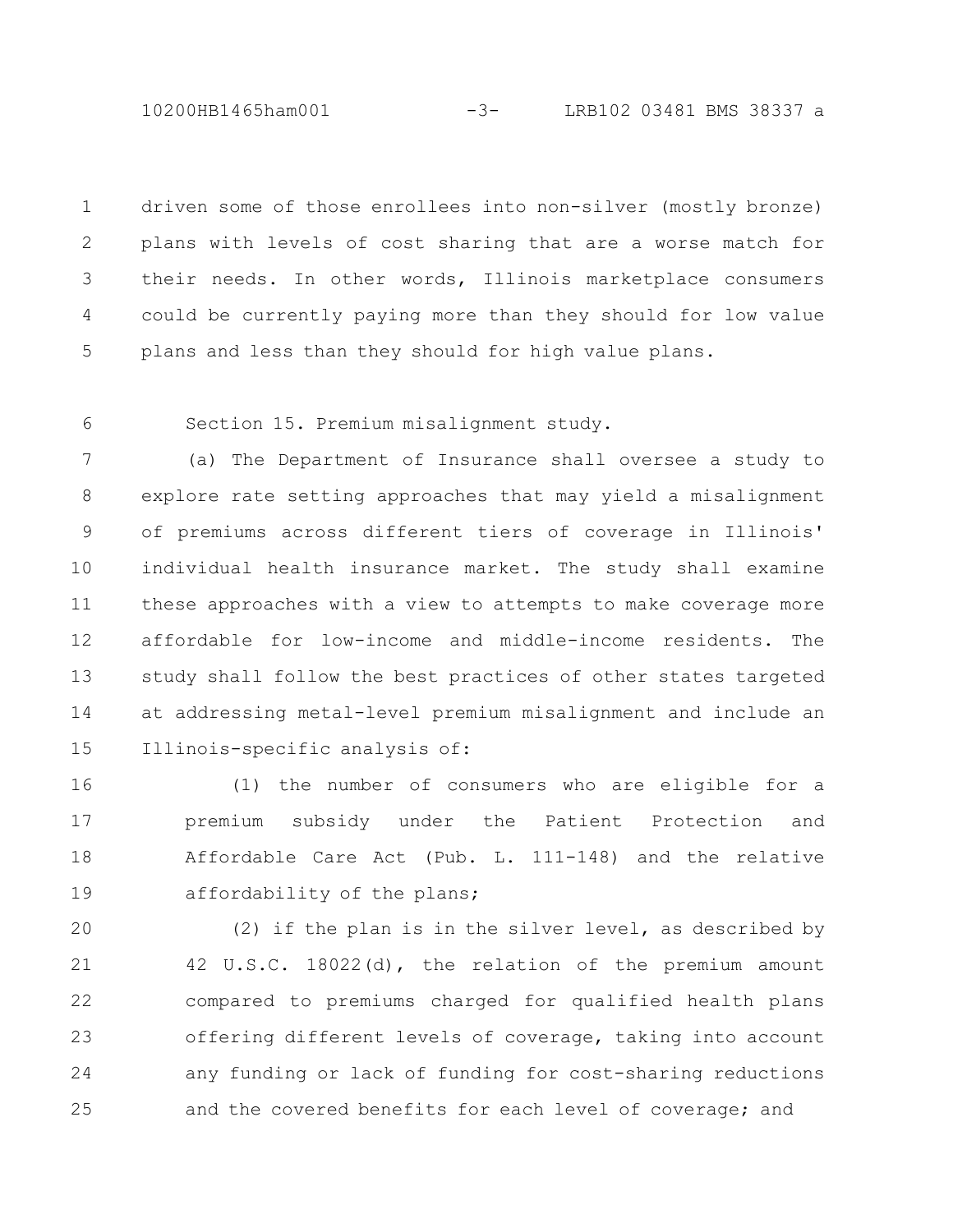10200HB1465ham001 -4- LRB102 03481 BMS 38337 a

(3) whether the plan issuer utilized the induced demand factors developed by the Centers for Medicare and Medicaid Services for the risk adjustment program established under 42 U.S.C. 18063 for the level of coverage offered by the plan or any State-specific induced demand factors established by Department rules. 1 2 3 4 5 6

(b) The study shall produce cost estimates for Illinois residents addressing metal-level premium misalignment policy as studied in subsection (a) along with the impact of the policy on health insurance affordability and access and the uninsured rates for low-income and middle-income residents, with break-out data by geography, race, ethnicity, and income level. The study shall evaluate how premium realignment if implemented would affect costs and outcomes for Illinoisans. 7 8 9 10 11 12 13 14

(c) The Department of Insurance shall develop and submit, no later than January 1, 2024, a report to the General Assembly and the Governor concerning the design, costs, benefits, and implementation of premium realignment to increase affordability and access to health care coverage that leverages existing State infrastructure. 15 16 17 18 19 20

Section 105. The Illinois Insurance Code is amended by changing Section 355 as follows: 21 22

(215 ILCS 5/355) (from Ch. 73, par. 967) Sec. 355. Accident and health policies; provisions. 23 24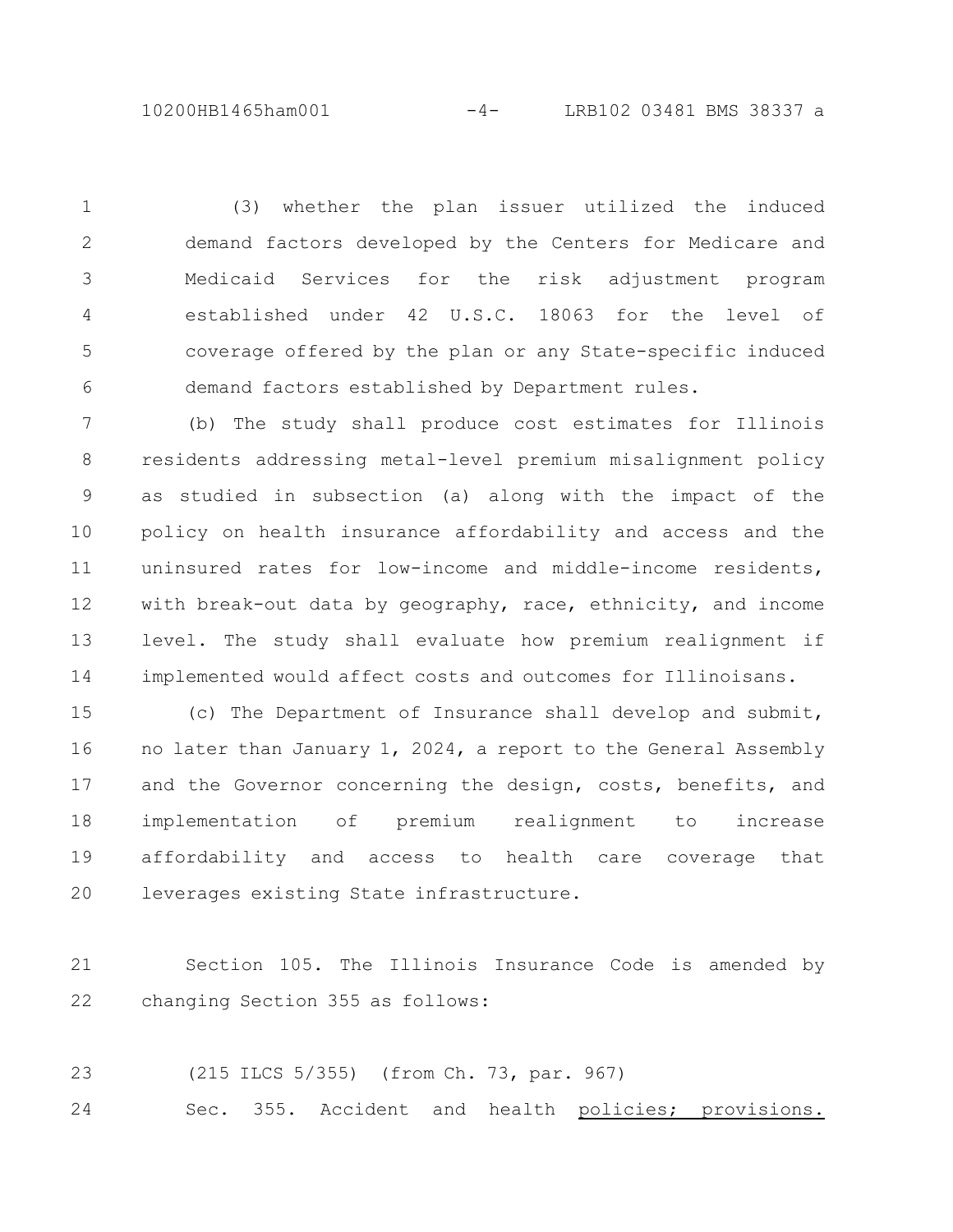1

## policies-Provisions.)

(a) As used in this Section, "unreasonable rate increase" means a rate increase that the Director determines to be excessive, unjustified, or unfairly discriminatory in accordance with 45 CFR 154.205. 2 3 4 5

(b) No policy of insurance against loss or damage from the sickness, or from the bodily injury or death of the insured by accident shall be issued or delivered to any person in this State until a copy of the form thereof and of the classification of risks and the premium rates pertaining thereto have been filed with the Director; nor shall it be so issued or delivered until the Director shall have approved such policy pursuant to the provisions of Section 143. If the Director disapproves the policy form he shall make a written decision stating the respects in which such form does not comply with the requirements of law and shall deliver a copy thereof to the company and it shall be unlawful thereafter for any such company to issue any policy in such form. 6 7 8 9 10 11 12 13 14 15 16 17 18

(c) All individual and small group accident and health policies written in compliance with the Patient Protection and Affordable Care Act must file rates with the Department for approval. Rate increases found to be unreasonable rate increases in relation to benefits under the policy provided shall be disapproved. The Department shall provide a report to the General Assembly on or after January 1, 2023, regarding both on and off exchange individual and small group rates in 19 20 21 22 23 24 25 26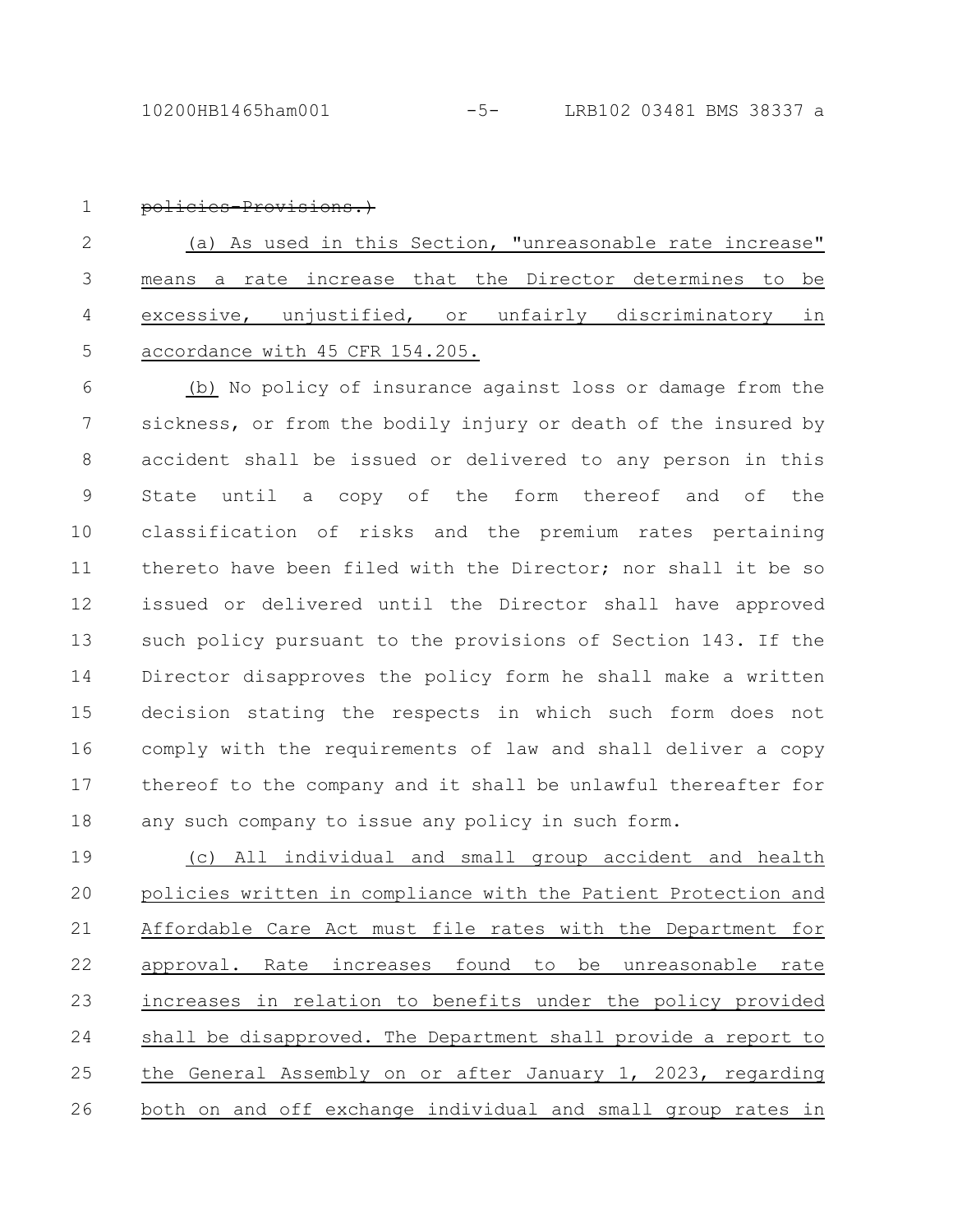the Illinois market. 1

(d) A rate increase filed under this Section must be approved or denied within 60 calendar days after the date the rate increase is filed with the Department. Any rate increase that is not approved or denied by the Department shall automatically be approved on the 61st calendar day. 2 3 4 5 6

(e) No less than 30 days after the federal Centers for Medicare and Medicaid Services has certified the policies described in this Section for the upcoming plan year, the Department shall publish on its website a report explaining the rates for the subsequent calendar year's certified policies. 7 8 9 10 11 12

(Source: P.A. 79-777.) 13

Section 110. The Health Maintenance Organization Act is amended by changing Section 4-12 as follows: 14 15

(215 ILCS 125/4-12) (from Ch. 111 1/2, par. 1409.5) 16

Sec. 4-12. Changes in Rate Methodology and Benefits, Material Modifications. A health maintenance organization shall file with the Director, prior to use, a notice of any change in rate methodology, or benefits and of any material modification of any matter or document furnished pursuant to Section 2-1, together with such supporting documents as are necessary to fully explain the change or modification. 17 18 19 20 21 22 23

(a) Contract modifications described in subsections 24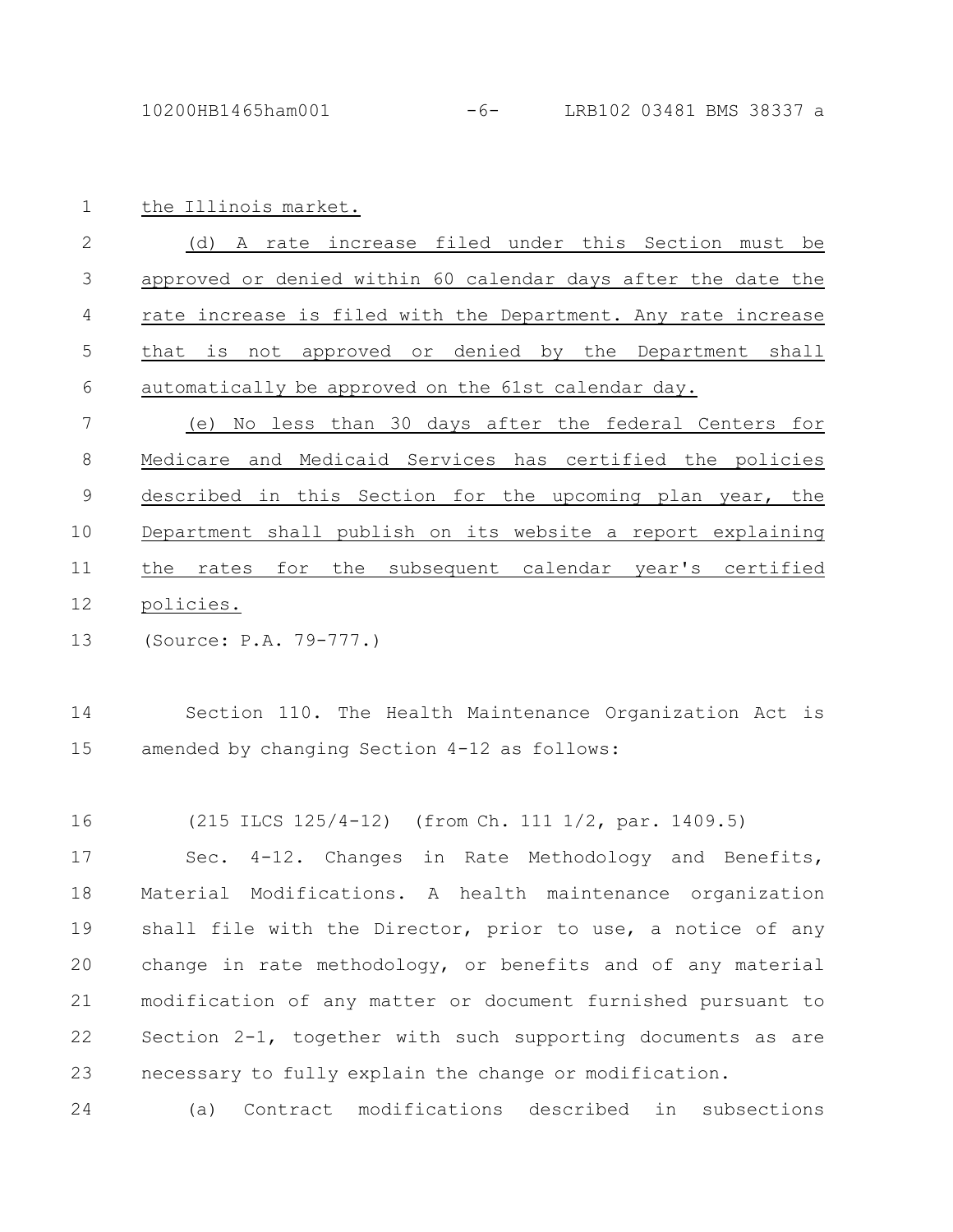10200HB1465ham001 -7- LRB102 03481 BMS 38337 a

(c)(5), (c)(6) and (c)(7) of Section  $2-1$  shall include all form agreements between the organization and enrollees, providers, administrators of services and insurers of health maintenance organizations. 1 2 3 4

(b) Material transactions or series of transactions other than those described in subsection (a) of this Section, the total annual value of which exceeds the greater of \$100,000 or 5% of net earned subscription revenue for the most current twelve month period as determined from filed financial statements. 5 6 7 8 9 10

(c) Any agreement between the organization and an insurer shall be subject to the provisions of the laws of this State regarding reinsurance as provided in Article XI of the Illinois Insurance Code. All reinsurance agreements must be filed. Approval of the Director is required for all agreements except the following: individual stop loss, aggregate excess, hospitalization benefits or out-of-area of the participating providers unless 20% or more of the organization's total risk is reinsured, in which case all reinsurance agreements require approval. 11 12 13 14 15 16 17 18 19 20

(d) All individual and small group accident and health policies written in compliance with the Patient Protection and Affordable Care Act must file rates with the Department for approval. Rate increases found to be unreasonable rate increases in relation to benefits under the policy provided shall be disapproved. The Department shall provide a report to 21 22 23 24 25 26